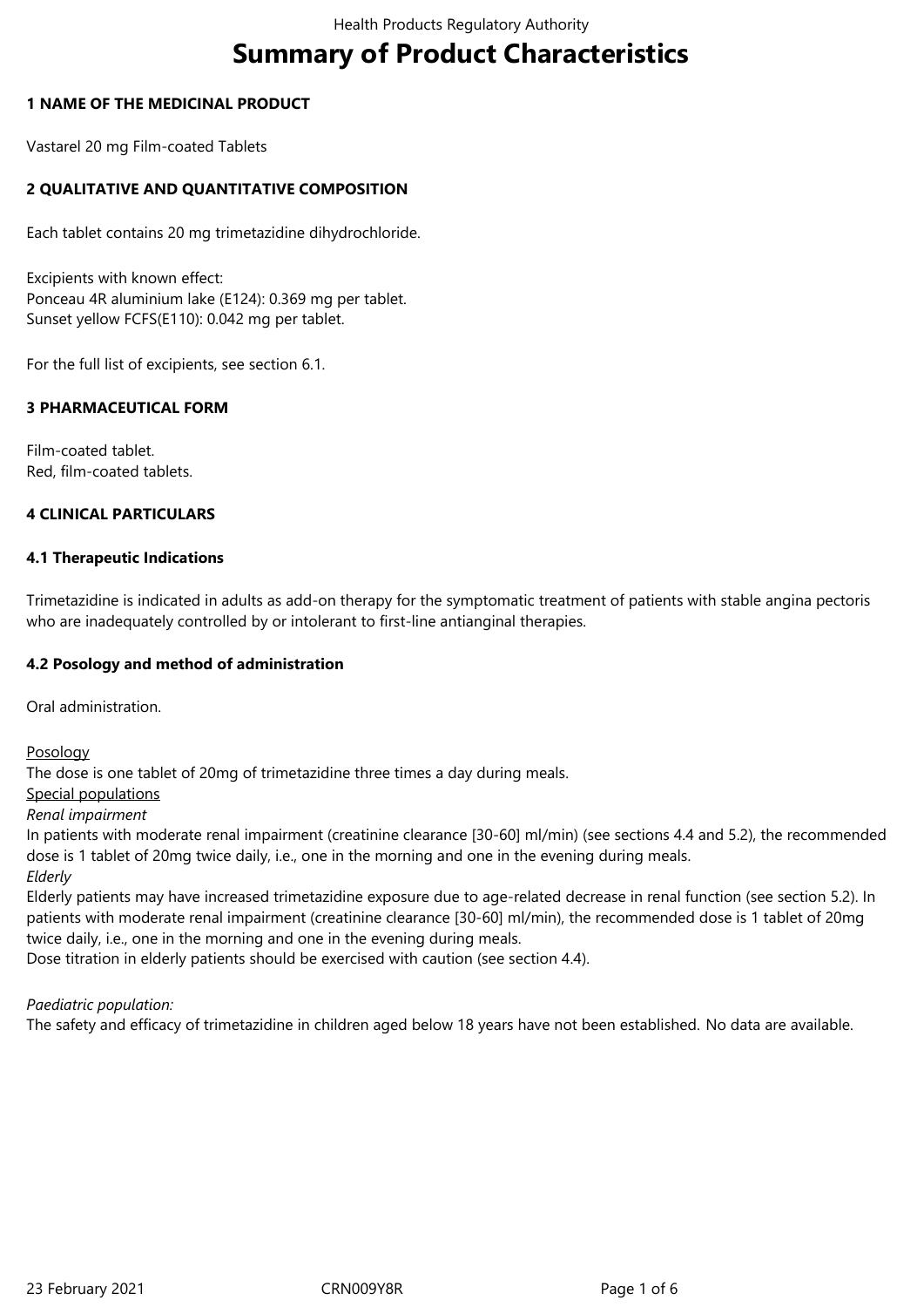## **4.3 Contraindications**

- Hypersensitivity to the active substance or to any of the excipients listed in section 6.1.
- Parkinson disease, parkinsonian symptoms, tremors, restless leg syndrome, and other related movement disorders,
- Severe renal impairment (creatinine clearance < 30ml/min).

#### **4.4 Special warnings and precautions for use**

This medicine is not a curative treatment for angina attacks, nor is indicated as an initial treatment for unstable angina or myocardial infarction nor in the prehospital phase or during the first days of hospitalisation.

In the event of an angina attack, the coronaropathy should be reevaluated and an adaptation of the treatment considered (medicinal treatment and possibly revascularisation).

Trimetazidine can cause or worsen parkinsonian symptoms (tremor, akinesia, hypertonia), which should be regularly investigated, especially in elderly patients. In doubtful cases, patients should be referred to a neurologist for appropriate investigations.

The occurrence of movement disorders such as parkinsonian symptoms, restless leg syndrome, tremors, gait instability should lead to definitive withdrawal of trimetazidine.

These cases have a low incidence and are usually reversible after treatment discontinuation. The majority of the patients recovered within 4 months after trimetazidine withdrawal. If parkinsonian symptoms persist more than 4 months after drug discontinuation, a neurologist opinion should be sought.

Falls may occur, related to gait instability or hypotension, in particular in patients taking antihypertensive treatment (see section 4.8).

Caution should be exercised when prescribing trimetazidine to patients in whom an increased exposure is expected:

- moderate renal impairment (see sections 4.2 and 5.2),
- elderly patients older than 75 years old (see section 4.2)

#### Excipients

Vastarel 20mg tablet contains sunset yellow FCF S (E 110) and ponceau 4R aluminium lake (E124), it may cause allergic reactions.

#### Athletes:

This medicine contains an active substance which may give a positive reaction in doping tests.

#### **4.5 Interaction with other medicinal products and other forms of interactions**

No drug interactions have been identified.

#### **4.6 Fertility, pregnancy and lactation**

#### *Pregnancy*

There are no data from the use of trimetazidine in pregnant women. Animals studies do not indicate direct or indirect harmful effects with respect to reproductive toxicity (see section 5.3). As a precautionary measure, it is preferable to avoid the use of Vastarel during pregnancy.

#### *Breastfeeding*

It is unknown whether trimetazidine/metabolites are excreted in human milk. A risk to the newborns/infants cannot be excluded. Vastarel should not be used during breast-feeding.

#### *Fertility*

Reproductive toxicity studies have shown no effect on fertility of female or male rats (see section 5.3).

23 February 2021 CRN009Y8R Page 2 of 6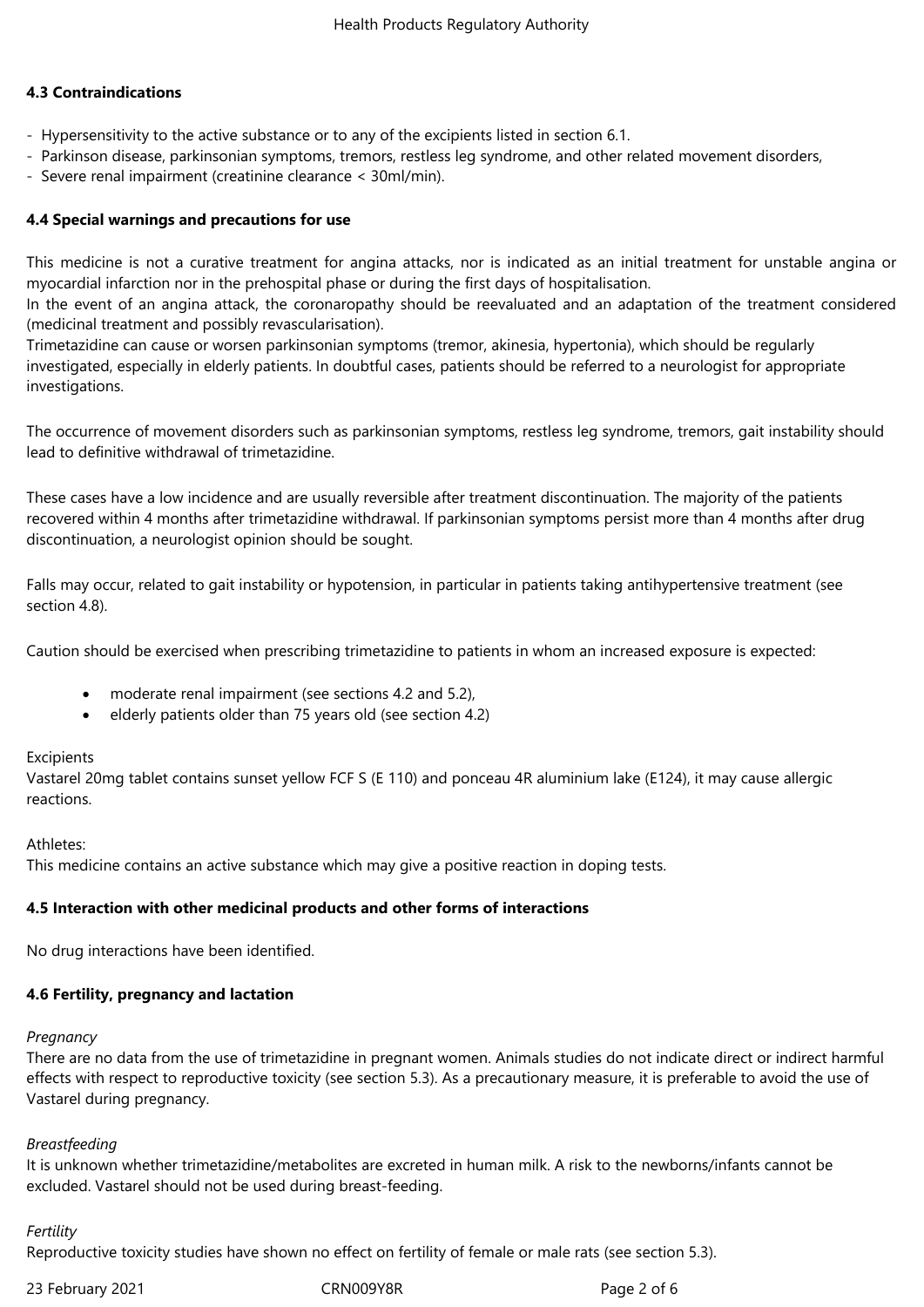#### **4.7 Effects on ability to drive and use machines**

Trimetazidine does not have haemodynamic effects in clinical studies, however cases of dizziness and drowsiness have been observed in post-marketing experience (see section 4.8), which may affect ability to drive and use machines.

# **4.8 Undesirable effects**

## Tabulated list of adverse reactions

Trimetazidine may cause the following undesirable effects ranked under the following frequency :

Very common ( $\geq$ 1/10); common ( $\geq$ 1/100 to <1/10); uncommon ( $\geq$ 1/1000 to <1/100); rare ( $\geq$ 1/10000 to <1/1000); very rare (<1/10000),not known (cannot be estimated from the available data).

| <b>System Organ Class</b>                       | <b>Frequency</b> | <b>Preferred Term</b>                                                                                                                                                                    |
|-------------------------------------------------|------------------|------------------------------------------------------------------------------------------------------------------------------------------------------------------------------------------|
| Nervous system disorders                        | Common           | Dizziness, headache                                                                                                                                                                      |
|                                                 | Not known        | Parkinsonian symptoms (tremor, akinesia, hypertonia), gait<br>instability, restlessleg syndrome, other related movement<br>disorders, usually reversible after treatment discontinuation |
|                                                 | Not known        | Sleep disorders (insomnia, drowsiness)                                                                                                                                                   |
| Ear and labyrinth disorders                     | Not known        | Vertigo                                                                                                                                                                                  |
| Cardiac disorders                               | Rare             | Palpitations, extrasystoles, tachycardia                                                                                                                                                 |
| Vascular disorders                              | Rare             | Arterial Hypotension, Orthostatic hypotension that may be<br>associated with malaise, dizziness or fall, in particular in<br>patients taking antihypertensive treatment, flushing        |
| Gastrointestinal disorders                      | Common           | Abdominal pain, diarrhoea, dyspepsia, nausea and vomiting                                                                                                                                |
|                                                 | Not known        | Constipation                                                                                                                                                                             |
| Skin and subcutaneous tissue disorders          | Common           | Rash, pruritus, urticaria.                                                                                                                                                               |
|                                                 | Not known        | Acute generalized exanthematus pustulosis (AGEP),<br>angioedema                                                                                                                          |
| General disorders and administration conditions | Common           | Asthenia                                                                                                                                                                                 |
| Blood and lymphatic system disorders            | Not known        | Agranulocytosis<br>Thrombocytopenia<br>Thrombocytopenic purpura                                                                                                                          |
| Hepatobiliary disorders                         | Not known        | <b>Hepatitis</b>                                                                                                                                                                         |

Reporting of suspected adverse reactions

Reporting suspected adverse reactions after authorisation of the medicinal product is important. It allows continued monitoring of the benefit/risk balance of the medicinal product. Healthcare professionals are asked to report any suspected adverse reactions via:

HPRA Pharmacovigilance, Website: www.hpra.ie

# **4.9 Overdose**

Limited information is available on [Trimetazidine](http://www.hpra.ie/) overdose. Treatment should be symptomatic.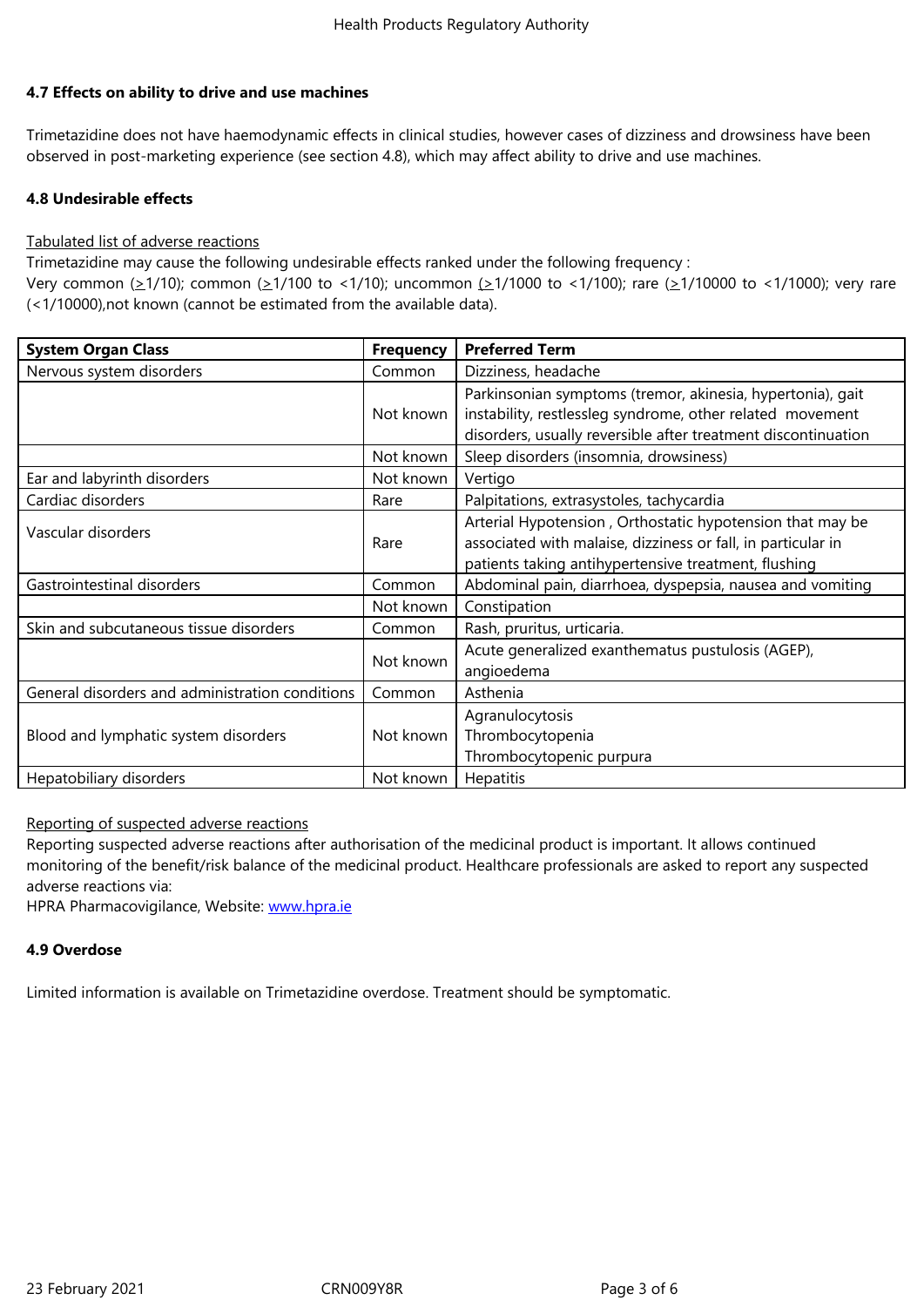## **5 PHARMACOLOGICAL PROPERTIES**

## **5.1 Pharmacodynamic properties**

Pharmacotherapeutic group: Other cardiovascular antianginal drug. ATC code: C01EB15 (C: cardiovascular system).

## Mechanism of action

By preserving energy metabolism in cells exposed to hypoxia or ischaemia, trimetazidine prevents a decrease in intracellular ATP levels, thereby ensuring the proper functioning of ionic pumps and transmembrane sodium-potassium flow whilst maintaining cellular homeostasis.

Trimetazidine inhibits β-oxidation of fatty acids by blocking long-chain 3-ketoacyl-CoA thiolase, which enhances glucose oxidation. In an ischaemic cell, energy obtained during glucose oxidation requires less oxygen consumption than in the β-oxidation process. Potentiation of glucose oxidation optimizes cellular energy processes, thereby maintaining proper energy metabolism during ischaemia.

## Pharmacodynamic effects

In patients with ischaemic heart disease, trimetazidine acts as a metabolic agent, preserving the myocardial high-energy phosphate intracellular levels. Anti-ischemic effects are achieved without concomitant haemodynamic effects.

## Clinical efficacy and safety

Clinical studies have demonstrated the efficacy and safety of trimetazidine in the treatment of patients with chronic angina, either alone or when the benefit from other antianginal medicinal products was insufficient.

In a 426-patients randomized, double blind, placebo-controlled study (TRIMPOL-II), trimetazidine (60mg/day) added to metoprolol 100mg daily (50 mg b.i.d) for 12 weeks significantly improved statistically exercise tests parameters and clinical symptoms as compared to placebo: total exercise duration +20.1s, p= 0.023, total workload +0.54 METs, p=0.001, time to 1-mm ST-segment depression +33.4s, p=0.003, time to onset of angina +33.9s, p<0.001, angina attacks/week -0.73, p=0.014 and short acting nitrates consumption/week, -0.63, p=0.032, without hemodynamic changes.

In a 223 patients randomized, double blind, placebo-controlled study (Sellier), one 35 mg trimetazidine modified release tablet (b.i.d.) added to 50 mg atenolol (o.d.) for 8 weeks produced a significant increase  $(+34.4s, p=0.03)$  in the time to 1-mm ST-segment depression in exercise tests, in a sub-group of patients (n=173), when compared to placebo, 12 hours after taking the drug. A significant difference was also evidenced for the time to onset of angina pectoris (p=0.049). No significant difference between groups could be found for the other secondary endpoints (total exercise duration, total workload and clinical endpoints).

In a 1962 patients three-month randomised, double-blinded study (Vasco study) on top of atenolol 50 mg/d, two dosages of trimetazidine (70 mg/d and 140 mg/d) were tested versus placebo. In the overall population, including both asymptomatic and symptomatic patients, trimetazidine failed to demonstrate a benefit on both ergometric (total exercise duration, time to onset of 1mm ST and time to onset angina) and clinical endpoints. However, in the subgroup of symptomatic patients (n= 1574) defined in a post-hoc analysis, trimetazidine (140 mg) significantly improved total exercise duration (+23.8 s versus +13.1 s placebo;  $p=0.001$ ) and time to onset of angina  $(+46.3 \text{ s}$  versus  $+32.5 \text{ s}$  placebo;  $p=0.005$ ).

# **5.2 Pharmacokinetic properties**

# Absorption

After oral administration, trimetazidine is rapidly and completely absorbed and the peak plasma concentration is reached in less than 2 hours. During repeated administration, steady state is reached after 24 to 36 hours.

# Distribution

The apparent distribution volume is 4.8 l / kg; protein binding is low: in vitro measurements give value of 16%.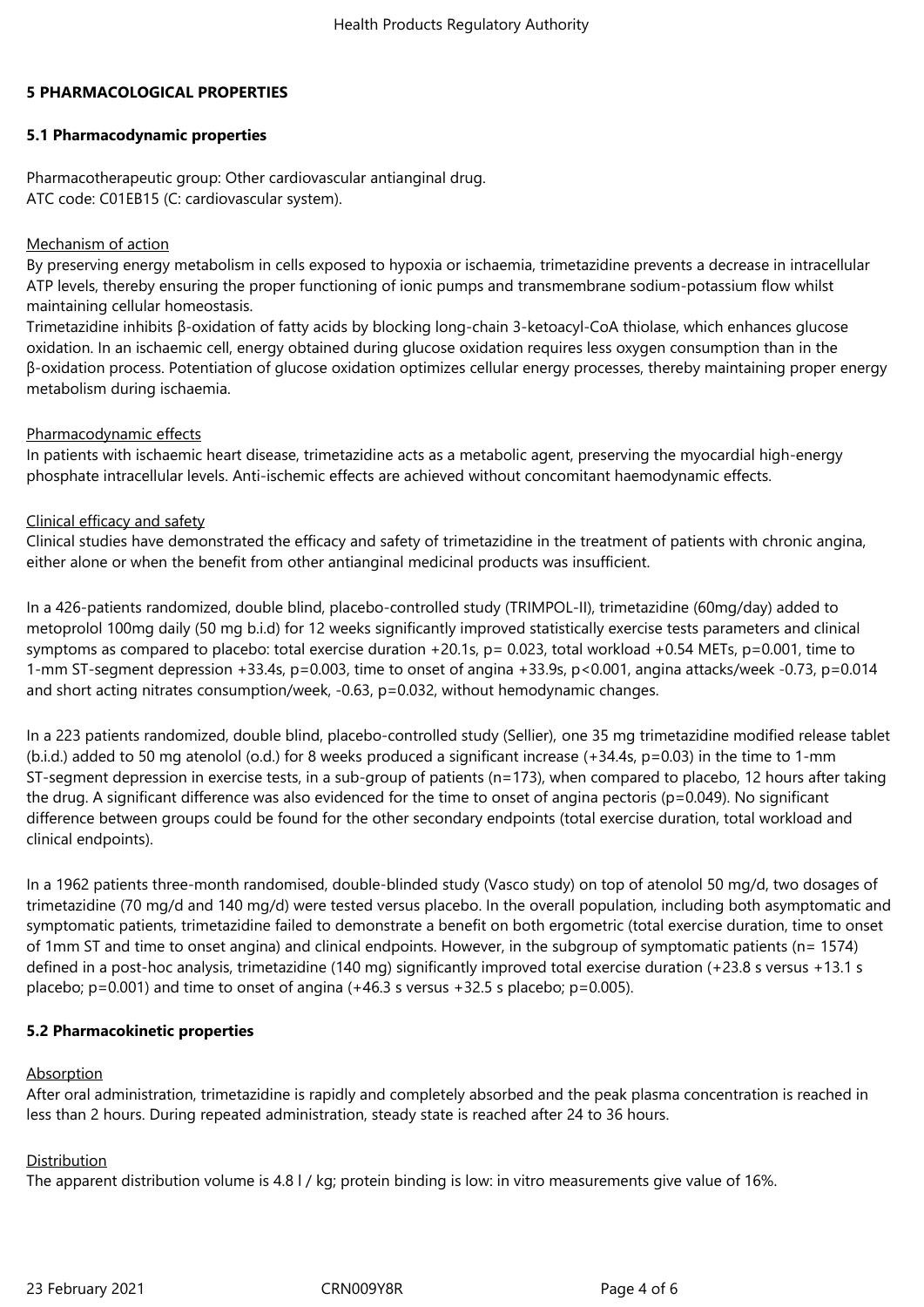#### **Elimination**

Trimetazidine is eliminated primarily in the urine, mainly in the unchanged form. The elimination half-life is about 6 hours.

#### **Linearity**

Trimetazidine pharmacokinetics are linear following single dose administration up to 100 mg. Repeated doses showed a time-linear pharmacokinetic response.

#### Special populations

## *Elderly*:

The elderly may have increased trimetazidine exposure due to age-related decrease in renal function. A dedicated pharmacokinetic study performed with trimetazidine MR 35mg in elderly (75-84 years) or very elderly (≥85years) participants showed that moderate renal impairment (creatinine clearance between 30 and 60 ml/min) increased respectively by 1.0 and 1.3 fold the Trimetazidine exposure in comparison to younger participants (30-65 years) with moderate renal impairment (see section 4.2).

A specific clinical study carried out in an elderly population (older than 75 years old) using a dosage of 2 tablets of trimetazidine MR 35mg per day taken in 2 doses, analysed by a kinetic population method, showed on average a 2-fold increase in plasma exposure in patients with severe renal impairment (creatinine clearance below 30ml/min) as compared to those with a creatinine clearance above 60 ml/min.

No safety concern was observed in the elderly population as compared to the general population.

#### *Renal impairment*

Trimetazidine exposure is increased on average by 1.7-fold in patients with moderate renal impairment (creatinine clearance between 30 and 60 ml/min), and on average by 3.1-fold in patients with severe renal impairment (creatinine clearance below 30ml/min) as compared to healthy volunteers, with normal renal function (see sections 4.2 and 4.3).

No safety concern was observed in this population as compared to the general population.

#### *Paediatric population*

The pharmacokinetics of trimetazidine have not been studied in the paediatric population (<18 years old).

# **5.3 Preclinical safety data**

Chronic toxicity studies conducted by the oral route in dogs (5 to 40 mg.kg-1.d-1) and rats (5 to 200 mg.kg-1.d-1), showed a good safety profile.

Neither embryo-foetotoxic effects nor teratogenicity were detected in mice and in rabbits. The general study on reproduction and embryogenesis in 3 generations of rats showed no anomalies. The genotoxic potential was thoroughly assessed with three in vitro studies including the evaluation of the mutagenic and clastogenic potential and one in vivo study. All tests were negative.

# **6 PHARMACEUTICAL PARTICULARS**

#### **6.1 List of excipients**

| Maize starch       |
|--------------------|
| Mannitol           |
| Povidone 7         |
| Magnesium stearate |
| Talc               |

Film coating Glycerol Hypromellose Macrogol 6000